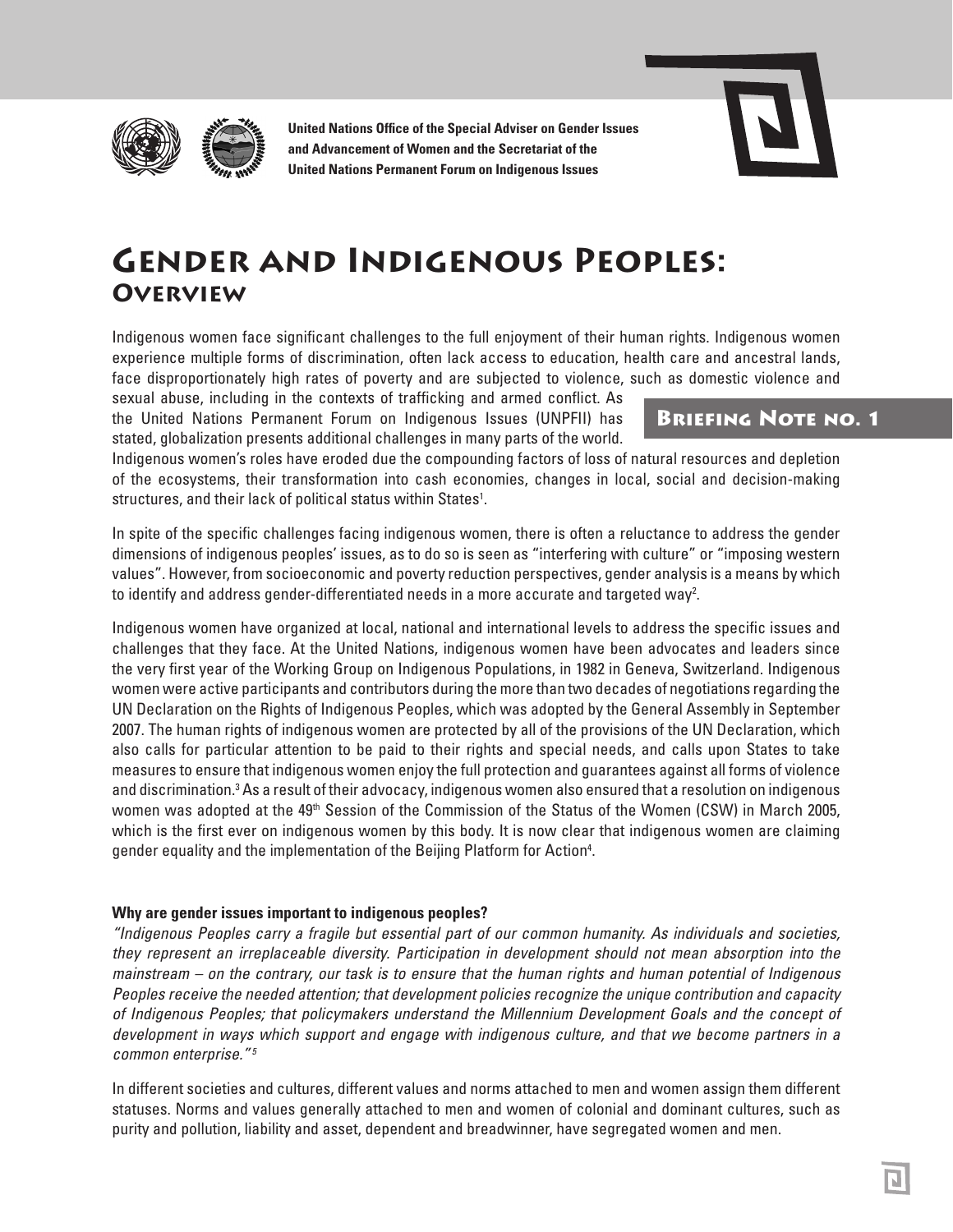

In indigenous communities, men and women have different gender roles and responsibilities and for that reason they also often have different needs, desires and interests. Traditionally, indigenous women were generally respected by indigenous men and had equal access to and control over collective land and natural resources. However, with the gradual loss of collective ownership of lands and other natural resources and the introduction by dominant outsiders of institutions of private property, indigenous women progressively lost their traditional rights to lands and natural resources. The following has been a familiar pattern in many indigenous communities: As the indigenous economy, guided by the values of generalized reciprocity<sup>6</sup>, symbolic complementarity<sup>7</sup> and customary laws that cherish gender equity and equality, weakened, male members of some indigenous communities became sole inheritors of lands and other property. As a result, female members have been deprived of their rights of traditional access to lands and other resources.

There are exceptions provided by some indigenous matriarchal and other societies. For example, in some indigenous communities of South and South-East Asia, including indigenous nationalities of Nepal and certain tribes of India, Thailand and Cambodia, women enjoy a high social position and their status is not low in comparison to their male counterparts. Property is owned by both men and women in the communities of matriarchal Tharus of India, and women spend their income freely without any advice from their men relatives. In several matrilineal tribes such as Khasi, Garo and Jaintia of North-Eastern hills of India, women are entitled to hold exclusive land rights and inherit ancestral properties. However, their elevated status within the family is not reflected in the bigger politico-rural canvas of the society. Certain influences of colonial and dominant cultures and traditions on indigenous peoples have placed indigenous women in a difficult situation in terms of playing effective roles as custodians of their cultures.

The human development index of many countries shows that the socio-economic gap between indigenous peoples and non-indigenous peoples is increasing<sup>8</sup>. A similar trend is seen in human development and empowerment between indigenous women and men. The gap between indigenous women and dominant group women is even wider. Gender, or the social, cultural and psychological patterning of differences between males and females, did not used to be a prominent aspect of the lives of indigenous peoples. However, with increasing inter-cultural contacts, the accelerating pace of marketization of indigenous economies, rapid expansion of communications and other technologies, the spread of state institutions and development actions and inescapable mainstream socialization and urbanization, gender has become an important factor and has destabilized indigenous women's status, disintegrated their identity and worsened their life conditions.

#### **How does the application of a gender perspective make a difference to indigenous peoples?**

Gender mainstreaming, a strategy to reduce disparities between men and women, involves ensuring that gender perspectives and attention to the goal of gender equality are central to all activities. Gender equality is not only the concern of women, but of men and boys too. This was highlighted by Ole Henrik Magga, former Chairperson of the UNPFII, who, when speaking at the high level panel at the third session of the Permanent Forum, stated: *"So often it seems to me that an important role of indigenous peoples in the global debates of our times is to remind us all of what we may have forgotten, (that) indigenous cultures rely on gender complementarity – a symbiosis, which values both women's business and men's business — a complementarity that ensures both mutual respect and balance".* 

Mainstreaming a gender perspective in development initiatives can make a real difference. For instance, indigenous men's and women's situations can be better understood through the analysis of gender disaggregated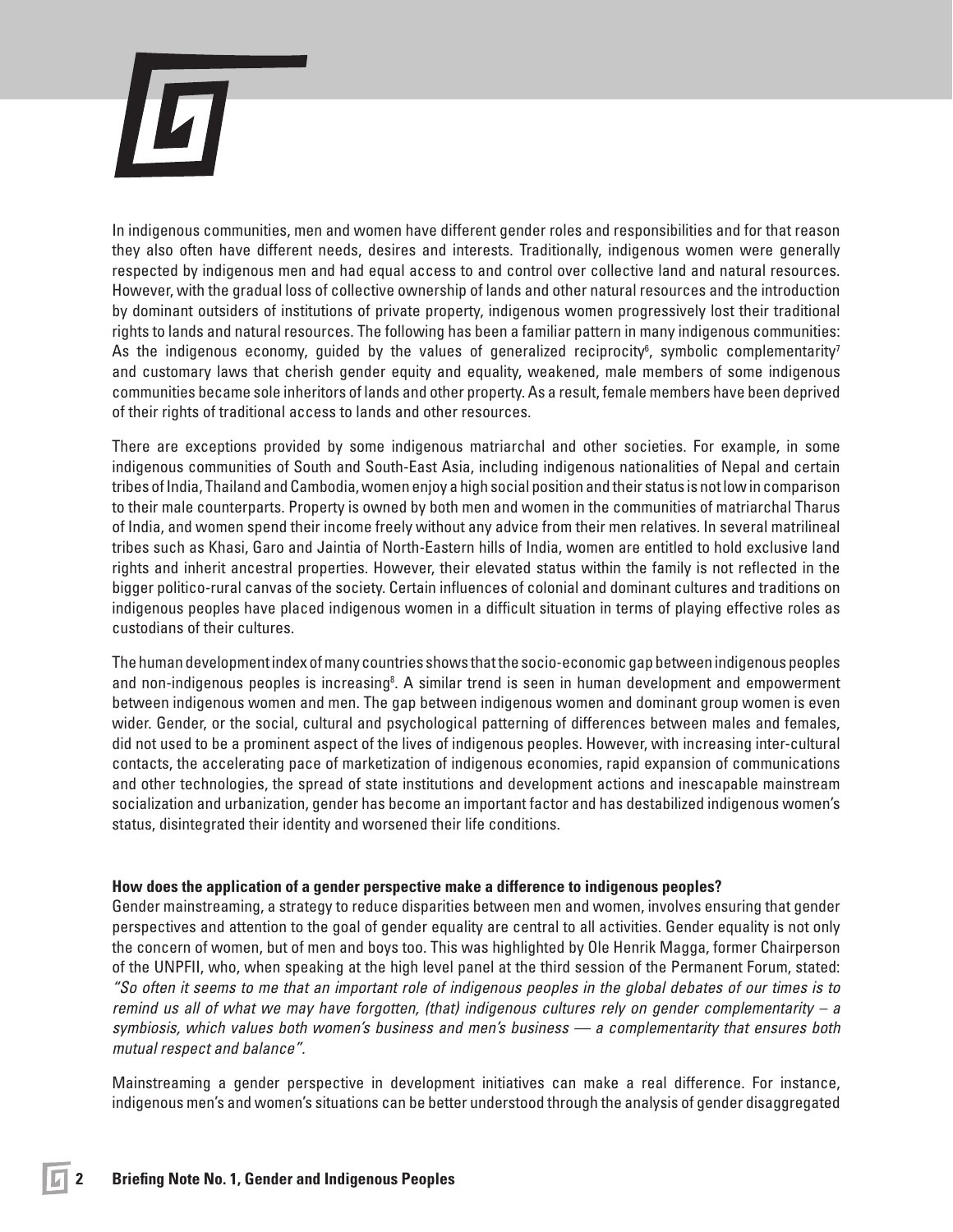

data (qualitative and quantitative). Based on their needs assessment and their development priorities, various programs such as awareness raising, social mobilization, organization building, training, saving and credit schemes, income generation, functional literacy and cultural revitalization, will be prepared and implemented with their full participation.

When indigenous women manage institutions, resources and development initiatives, they enhance and improve their social and economic situation. Gender-blind approaches to development fail to address the issues and problems of indigenous women.

After the 1995 World Conference on Women in Beijing, some governments amended discriminatory laws to improve the position of women. However, many States still maintain discriminatory laws. Changes in these will bring positive changes for indigenous women. The application of a gender perspective can improve the distressing situation of indigenous women caused by multiple oppressions: as indigenous persons, as women, and as members of the poorer classes of society. It is necessary to adopt appropriate strategies for their empowerment and social inclusion, with due respect to their cultures, ways of life, traditions and customary laws, emphasizing the protection and full enjoyment of their human rights and fundamental freedoms as women and members of an indigenous community.

### **What are the key issues to be considered when discussing gender and indigenous peoples?**

The status of indigenous women differs from one community to another and from one region to another. Yet, their concerns often coincide because of their indigenous status. The experiences of and challenges facing indigenous women throughout the world are often similar in terms of poverty, human rights violations, lack of access to education, health care and socio-economic development.

**Multiple discrimination:** Indigenous women face multiple discrimination on the basis of sex, race/ethnicity, language, culture, religion and class. For instance, indigenous women in one country are called "third class citizens" because of their inferior status in relation to men and in relation to non-indigenous people. Concerns regarding racial discrimination faced by indigenous women were raised by indigenous women at the 1995 World Conference on Women. In 2004, the UNPFII took note of the fact that the United Nations Convention for the Elimination of All Forms of Discrimination Against Women (CEDAW) does not make specific reference to indigenous women and recommended that "special attention should be paid to the issues related to maintaining the integrity of indigenous women and the gender dimension of racial discrimination against indigenous peoples"9

**Violence:** Indigenous peoples suffer from violence and conflict in many parts of the world. Indigenous women are particularly vulnerable to such violence both within their own communities and in the broader society. Indigenous women experience many kinds of violence in times of peace and war, including female genital mutilation, forced marriages, early marriages, polygamy, beating and forced labour. Indigenous women are trafficked for prostitution and forced labour. In some cases, they are treated as exotic, decorative, sexual objects and study-objects by media and the communications system. Such concerns have been highlighted at the United Nations Working Group on Indigenous Populations and the UNPFII.

**Globalization and development:** Globalization and economic liberalization have often destroyed indigenous subsistence economies and displaced indigenous peoples from their land. Indigenous women have lost their livelihoods due to the impact of globalization on natural resources and as their products have been replaced by manufactured goods. Poverty has contributed to displacement of indigenous communities. Indigenous men move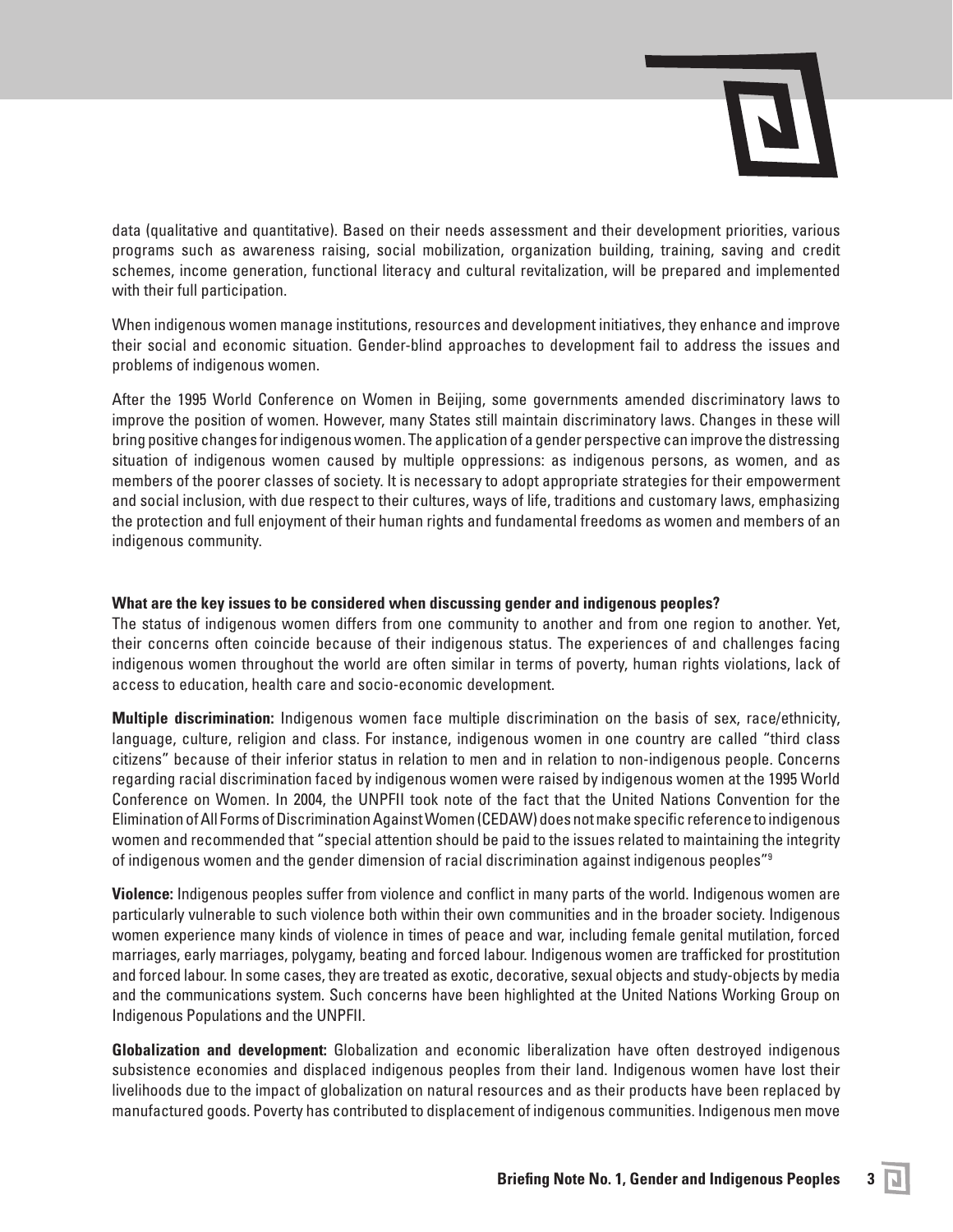

from their communities in search of work, in some cases leaving women and children behind. There has also been an increase in migration of indigenous women, in search of employment, to cities, where they face the danger of exploitation and inhumane treatment. In many countries indigenous peoples are displaced from their lands due to the construction of highways, dams, mines and the establishment of national parks. Forced migration has led to destruction of indigenous lifestyles and compounded the problems faced by indigenous women.

**Other common issues:** Indigenous women from both developed and developing States suffer from poor health due to poor sanitary facilities, lack of clean drinking water and other basic needs for sustaining healthy life. Indigenous peoples of developed countries in some instances live in hazardous conditions due to nuclear testing and nuclear waste storage in their territories. Indigenous women from Africa, Asia and Latin America face water born diseases. Their access to health care services and facilities is restricted because health care policies and programmes treat all women as a homogenous group. Indigenous women and men are deprived of educational opportunities because of lack of mother tongue education, geographical barriers to accessing schools as well as economic obstacles. Such barriers are more stringent for indigenous women, who also face gender-based discrimination. Similarly, indigenous men and women have very low participation in decision-making bodies, politics and employment. Even in indigenous communities, decision-making is gradually becoming a man's domain.

### **What are the practical implications of a applying a gender perspective to indigenous peoples' issues?**

The application of a gender perspective to indigenous peoples' issues will have several practical implications. They can be summarized as follows:

- $\Box$  The role of indigenous women as custodians of culture, language and beliefs will be strengthened and their status will be respected by society. They will be able to strengthen their roles in the protection of the environment and biodiversity.
- $\boxdot$  With the raising of multiple consciousnesses among indigenous women, differences in experiencing gender between indigenous women and women of dominant groups in many respects will be eventually narrowed. Oppressions and discriminations based on sex, race, caste or ethnicity, class and sexual orientation will be reduced. This will also enhance the image of indigenous peoples.
- $\blacksquare$  The capacity of indigenous women to participate in policy formation will be enhanced.
- $\Box$  The economic, political, cultural, educational and health status of indigenous women will be improved. The elevated status of indigenous women will also contribute to improvements in the life conditions of indigenous peoples.
- $\Box$  The claims of indigenous peoples for land rights, the right to natural resources and right to selfdetermination, consultation, participation and special representation will be more forceful and compelling.
- $\Box$  Violence against indigenous women will decrease and they will effectively exercise their agency to get rid of sexist, racist and other forms of oppressions.
- $\Box$  Development programs will be in consultation and cooperation with indigenous peoples and will therefore be more equitable and capable of appropriately addressing indigenous peoples' issues. Development planners will take into account the people targeted by development activities.